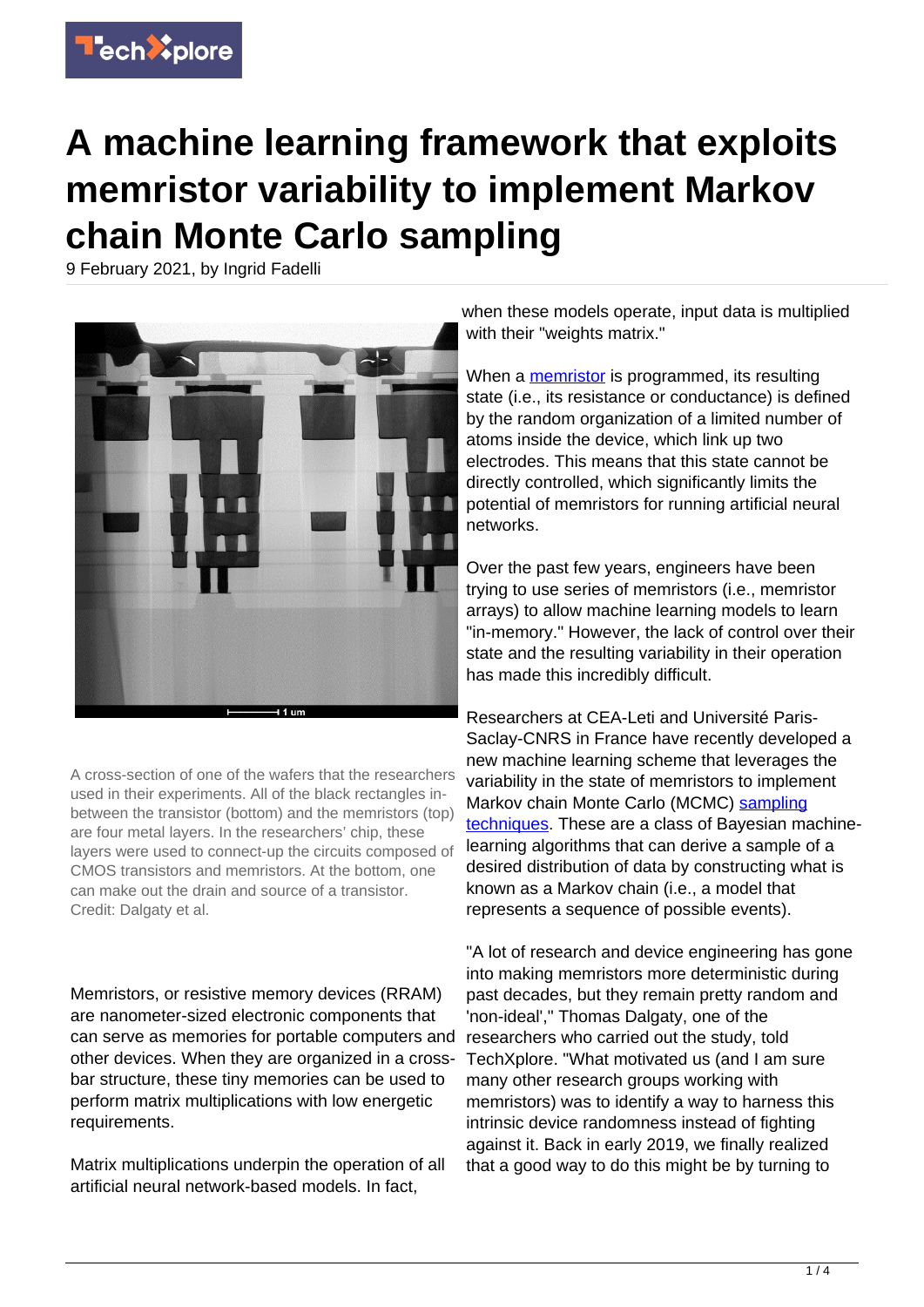

the framework of Bayesian machine learning."

Bayesian machine learning approaches make extensive use of "random variables." As a memristor has an intrinsically high variability, Dalgaty and his colleagues realized that it could be considered as a random variable. They thus tried to information in the memristors, but we can also exploit the implicit "randomness" of memristors to implement an MCMC algorithm.

"Memristors are programmed by 'cycling' devices between a '1'/ON (high conductance) state and a '0'/OFF (low conductance) state," Dalgaty explained. "If we are in the ON state and we switch a device to the OFF state and then back the ON state the conductance of the device measured in the first and second ON states will be different—this laboratory setting. is because of the intrinsic random processes that govern the switching physics."

If an RRAM device is switched ON to OFF a significant number of times, by measuring the resulting ON state conductances, this randomness has been noted to follow a predictable "cycle-tocycle" pattern. More specifically, this "randomness" or variability follows the well-known normal law (i.e., a bell curve), which is applicable to a variety of algorithms, including MCMC sampling techniques.



A scanning electron microscopy image of a hafniumoxide memristor, approximately a hundred nanometres across, after its deposition during the fabrication process. Credit: Dalgaty et al.

"Instead of implementing MCMC on a so-called

'von Neumann' digital computer, which requires lots of energy to move bits between memory and processing circuits on a chip, we can apply voltage pulses over a big array of memristors and let physics do the job for us," Dalgaty said. "The really appealing aspect of this is that we cannot only store compute using them, so storage and computing take place in the exact same physical location."

To carry out their experiments, the researchers used memristor chips fabricated at CEA-Leti, a research organization funded by the French government. Remarkably, they successfully utilized these chips to implement a memristor-MCMC algorithm trained to solve different tasks in a

Dalgaty and his colleagues are among the first to introduce an effective strategy to implement machine learning algorithms in-memory with memristors. Their approach requires less energy than other techniques based on von Neumannbased digital computers (i.e., a model to design stored-program digital computers).

In fact, implementations based on von Neumann architectures often waste a lot of energy simply to transport bits from a computer's memory to its processor and vice versa. Due to their high energy requirements, when utilizing these strategies machine learning techniques generally need to be ran in the cloud rather than on edge devices.

"We reported a five order of magnitude energy reduction with respect to a von Neumann implementation of MCMC sampling—for context, that is the difference in height between the Burj Khalifa (the tallest building in the world) and a coin," Dalgaty explained. "Because of this massive reduction in the energy required to perform machine learning we think that this 'memristor-MCMC' can help bring machine learning to the edge. Up until now we could not address certain edge applications based on local learning that maybe don't/can't exist yet, due to energy constraints."

To demonstrate the potential of their approach, Dalgaty and his colleagues used memristor-MCMC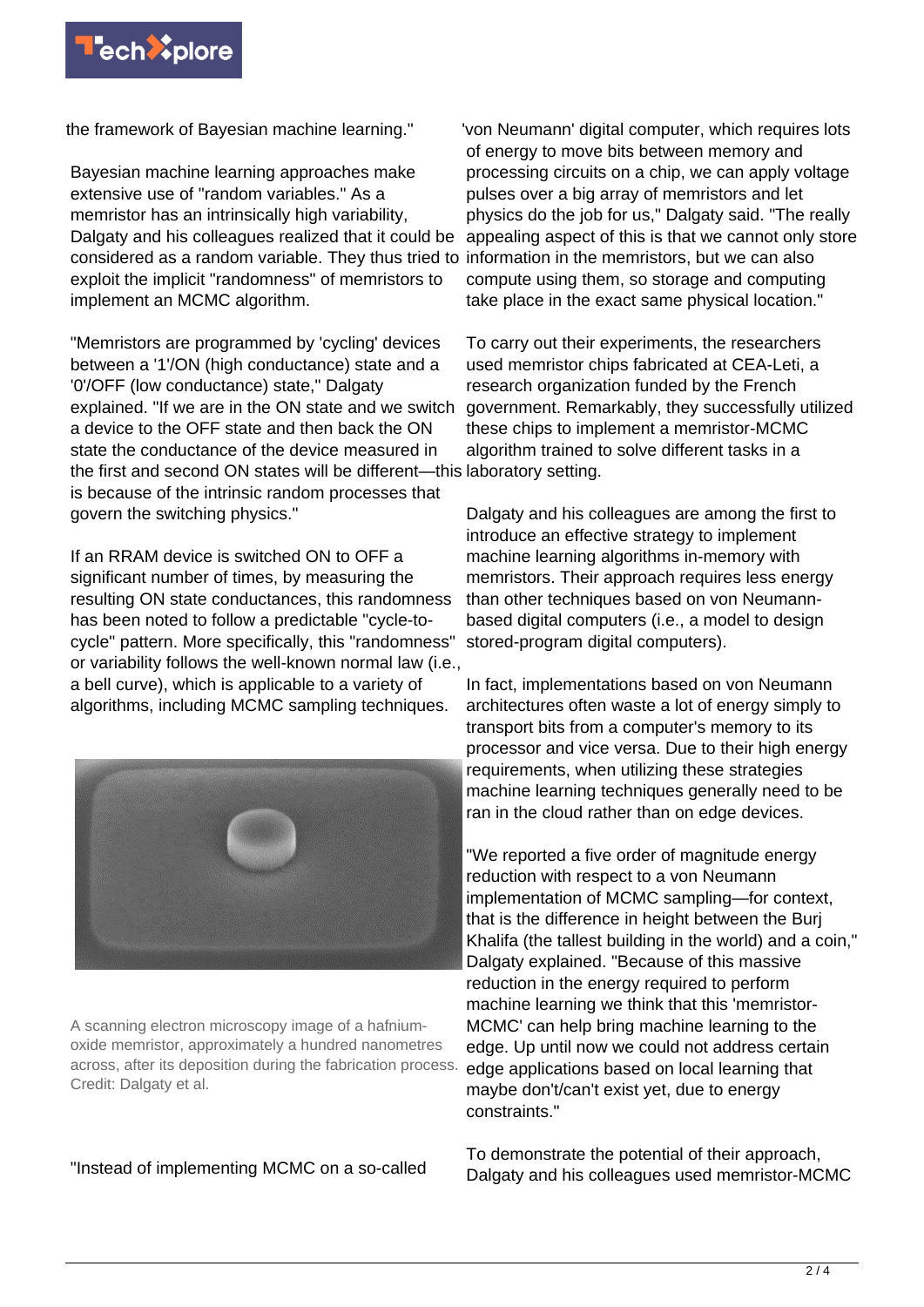

to solve a task that entailed the detection of heart defects by analyzing electro-cardiogram recordings memristor variability via Markov chain Monte Carlo of patients. Such a technique could ultimately be used to monitor the health of individual patients and [10.1038/s41928-020-00523-3](http://dx.doi.org/10.1038/s41928-020-00523-3). prevent or predict the occurrence of heart-attacks, simply by recording and then analyzing data collected by devices worn or implanted close to a patient's heart.

"In our recent paper, we presented our approach using an experimental 'computer-in-the-loop' style setup," Dalgaty said. "This means that we had a computer, connected through a wafer probing station that contacted (with tiny needles) memristor circuits that were designed and fabricated at CEA-Leti. To implement our algorithm, we wrote some computer programs that generated programming signals that were sent through the needles and onto our circuits."

In their next studies, the researchers will try to devise an integrated circuit (IC) that combines all the functionalities they observed into a single chip, which could be commercialized and used outside of laboratory settings. Overall, designing, fabricating and testing this memristor-MCMC chip might take a few years.

Meanwhile, Dalgaty and his colleagues plan to explore alternative approaches that could enable the implementation of machine learning strategies on edge devices. In their paper, the researchers applied memristor MCMC to a reinforcement learning task.

"Compared to 'supervised' machine learning (that requires a dataset of examples where each example has been labeled with a desired output or class), reinforcement learning doesn't use a labeled dataset and learns directly from interaction with the environment," Dalgaty said. "This reflects much more the reality of local learning the edge, where it will not be possible to have access to pre-labeled datasets. Therefore, another important future direction is to understand how our approach can be best applied in the edge learning setting, investigating not just reinforcement learning as in the paper, but other techniques like 'unsupervised' and 'self-supervised' machine learning too."

 **More information:** In situ learning using intrinsic sampling. Nature Electronics(2021). [DOI:](http://dx.doi.org/10.1038/s41928-020-00523-3)

© 2021 Science X Network